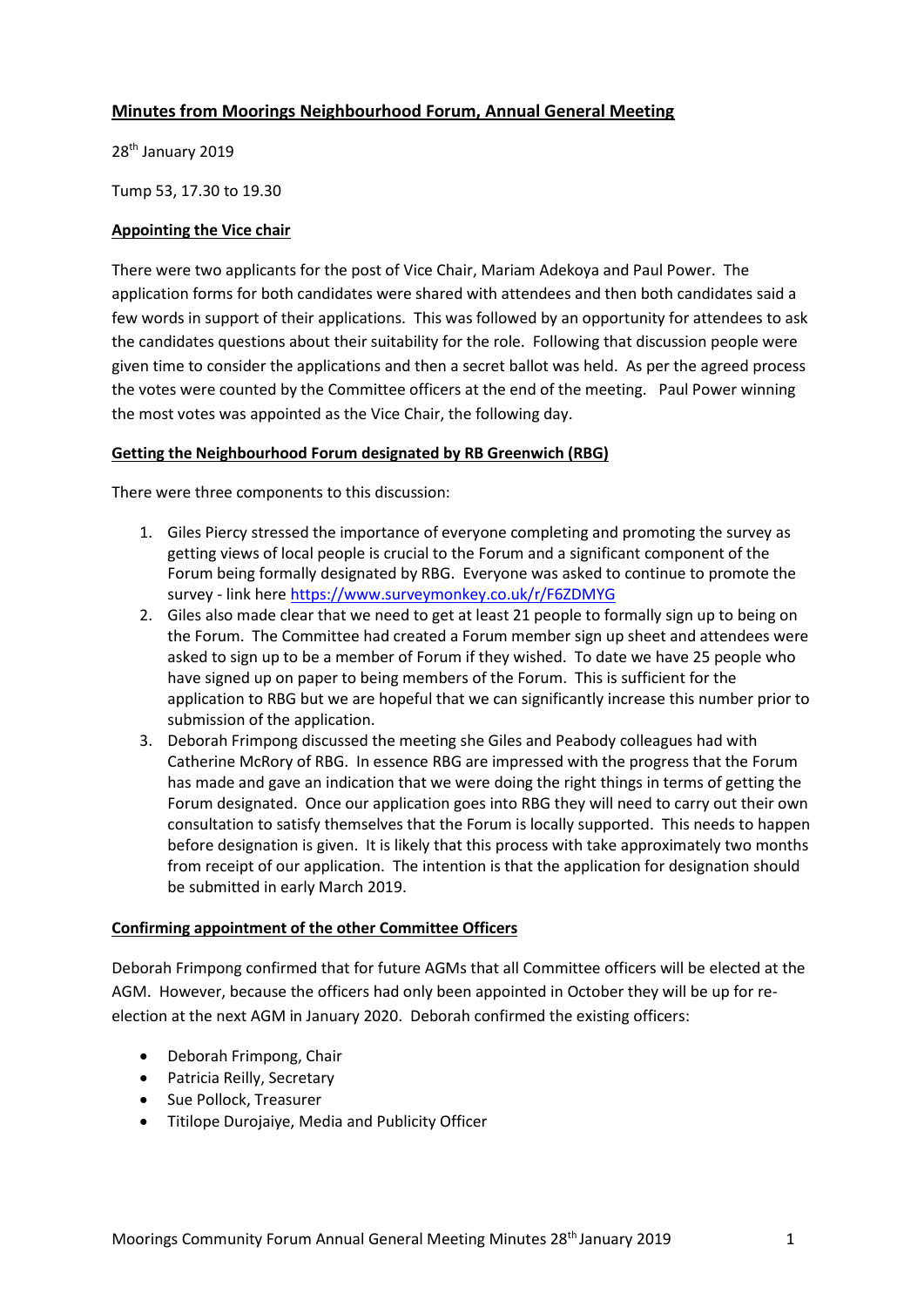# **Peabody's buildings and plans in the Moorings**

Giles Piercy had been asked by Kate Bachelor to give an update relating to Peabody's local buildings and spaces. Peabody feel it would be very helpful for the Forum and local people to have a better understanding of the local assets that Peabody controls and to understand the potential for the Forum to have a say in the current and future use of these places. For some buildings, because of existing plans or activities, the role of the Forum will be limited. Whereas for others there should be good potential for the Forum to have a major involvement. Peabody has committed to being in a position to share much more detail about this at the next forum meeting in March

Related to this point Gez Kellaghan mentioned that Peabody is carrying out a "feasibility" study to assess the potential for two areas of land owned by Peabody on Titmuss Avenue. Gez shared a picture showing the two areas (see below) and said that she will update the forum about progress of the feasibility study at the next meeting



# **Culture Programme in Thamesmead**

Lorraine Cox (Peabody) and Lisa Drew (Peabody) gave an overview of plans for the Thamesmead Festival and other activity. We discussed events and specifically: the wish to do cultural activities/events in the Moorings; the Thamesmead Festival at Southmere; and the possibility of events at Birchmere Park.

- 1. Cultural activities in the Moorings: Lorraine will meet with interested members of the Forum to walk around the Moorings to discuss events in the Moorings. This will include discussion of how we might work together to create an ongoing annual calendar of events including a street party perhaps, and things for kids and families in June/July.
- 2. Thamesmead Festival 2019 at Southmere Lake: the culture team will keep the Forum informed about the development of the Thamesmead Festival which will take place on Saturday 6<sup>th</sup> July; and although there are concerns by the Forum about the festival being on the other side of the bridge, all Moorings residents are invited to participate. Any group or individuals wishing to be involved should contact the culture team.

Moorings Community Forum Annual General Meeting Minutes 28th January 2019 2